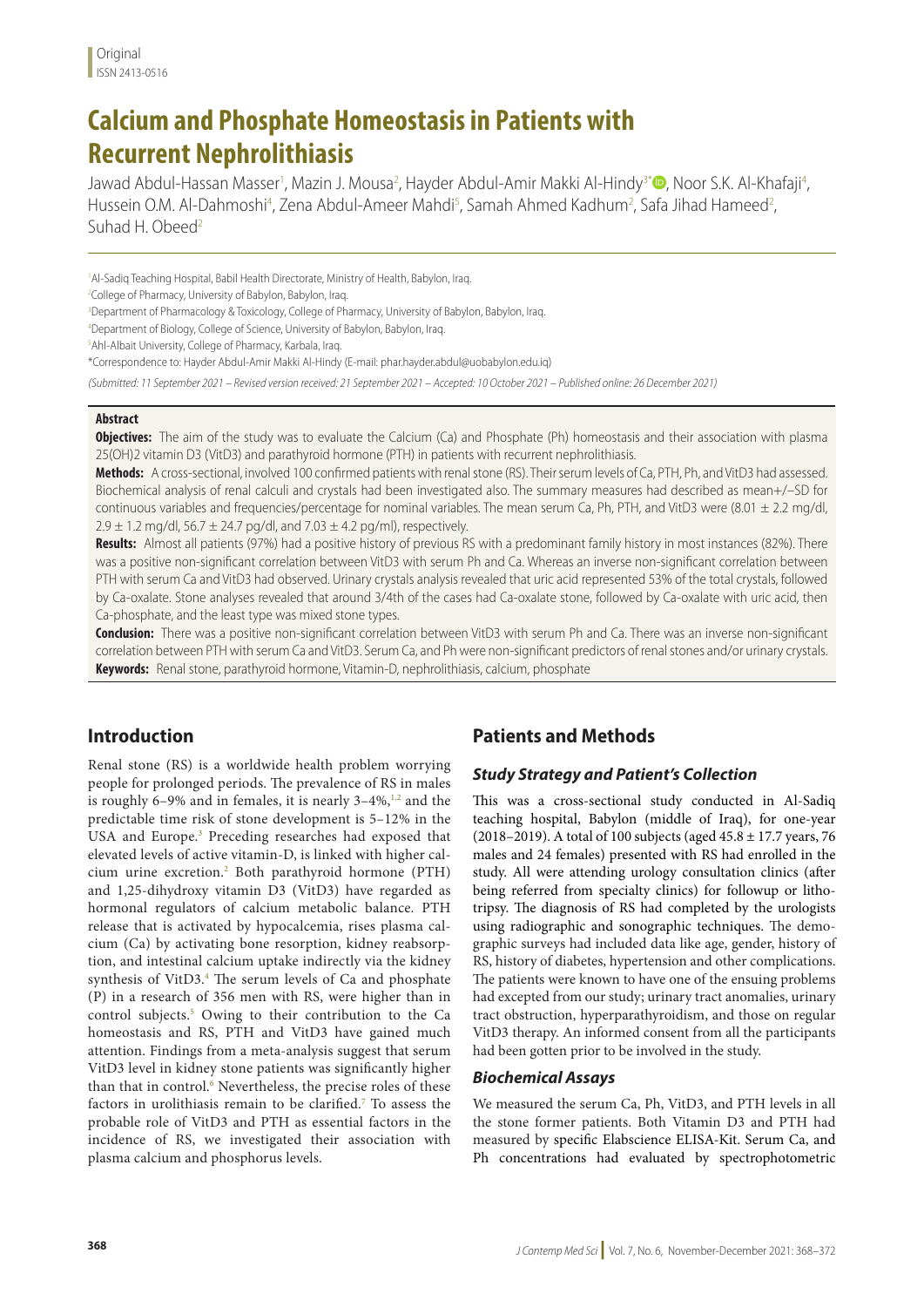method (Biolabo, France). Microscopic morphological examination of urinary sediments had performed to reveal the type of urinary crystals. The stone analysis had completed using a dipstick chemical test (DYBOW™). Vitamin-D consumption may change falsely (low or high) levels of VitD3, henceforth, participants had inquired whether they taken oral VitD3, which was excluded from the study. Serum VitD3 levels had analysed using the definitions recommended in the Kidney Disease Improving Global Outcome Initiative guidelines.<sup>8,9</sup>

### *Statistical Analyses*

Statistical analyses had performed on SPSS version-25 software package. The summary measures were described as mean+/–SD for continuous variables and frequencies with percentage for nominal variables. Multiple regression analyses were applied to predict PTH, and VitD3 from sex, patients' age, family history, size/site of the stone, BMI, serum Ca, and serum Ph. All statistical tests were performed at *P* < 0.05 significance level**.**

### **Results**

The main characteristics of patients with recurrent urolithiasis were demonstrated well in Table 1. The mean age of the enrolled patients was  $45.8 \pm 17.7$  years, with males representing 76%. The mean serum Ca, Ph, PTH, and VitD3 were  $(8.01 \pm 2.2 \text{ mg/dl}, 2.9 \pm 1.2 \text{ mg/dl}, 56.7 \pm 24.7 \text{ pg/dl}, \text{ and}$  $7.03 \pm 4.2$  pg/ml), respectively. Of the total patients, 56% had a history of any chronic diseases (diabetes 10%, hypertension 40%, or ischemic heart diseases 6%). The pH of the urine was equally distributed 51% acidic and 49% alkaline.

Summarized in Table 2 below, were the main characteristics of the RS. Half of RS had a bilateral renal (left and right) location, 28% located in the left, 21% in the right, and only 2% had both renal and extrarenal location. Around 2/3rd of the RS was radiopaque, and almost all patients (97%) had a positive history of previous RS (within the last 3-years) with a predominant family history in most instances (82%). More than  $2/3$ rd of RS had large size (>10 mm), 28% had 5–10 mm size,

| Table 1. Main characteristics of patients with recurrent |
|----------------------------------------------------------|
| urolithiasis involved in the study                       |

|                                    | Minimum          | <b>Maximum</b> | Mean $\pm$ Std.<br>deviation |  |
|------------------------------------|------------------|----------------|------------------------------|--|
| Age/years                          | 5                | 19             | $45.8 \pm 17.7$              |  |
| Sex No. (%)                        | Males 76 (76%)   |                |                              |  |
|                                    | Females 24 (24%) |                |                              |  |
| Serum Calcium, mg/dl               | 4.2              | 15.9           | $8.01 + 2.2$                 |  |
| Serum Phosphorus, mg/dl            | 0.5              | 6.7            | $7.9 + 1.2$                  |  |
| Serum Vitamin D3, pg/ml            | 0.9              | 29.56          | $7.03 + 4.2$                 |  |
| Serum PTH, pg/dl                   | 32.9             | 184.1          | $56.7 + 24.7$                |  |
| Diabetes No. (%)                   |                  | 10 (10%)       |                              |  |
| Hypertension No. (%)               |                  | 40 (40%)       |                              |  |
| Ischemic heart diseases<br>No. (%) |                  | 6(6%)          |                              |  |
| Acidic 51 (51%)<br>Urinary pH      |                  |                |                              |  |

No: number; PTH: parathyroid hormone.

| of patients with recurrent urolithiasis involved in the study |                      |  |  |  |  |
|---------------------------------------------------------------|----------------------|--|--|--|--|
| <b>Characteristics</b>                                        | Percentage           |  |  |  |  |
| Site of stone in the urinary system                           |                      |  |  |  |  |
| Left kidney                                                   | 28%                  |  |  |  |  |
| Right kidney                                                  | 21%                  |  |  |  |  |
| Left and Right kidney                                         | 49%                  |  |  |  |  |
| Kidney and ureter                                             | 7%                   |  |  |  |  |
| Stone radiolucency                                            |                      |  |  |  |  |
| Radiolucent                                                   | 34%                  |  |  |  |  |
| Radiopaque                                                    | 66%                  |  |  |  |  |
| Recurrent stone                                               | Negative history 3%  |  |  |  |  |
|                                                               | Positive history 97% |  |  |  |  |
| Family history of renal stone                                 | 82%                  |  |  |  |  |
| Size of the urinary stone                                     |                      |  |  |  |  |
| $< 5.0$ mm                                                    | 4.9%                 |  |  |  |  |
| $> 5.0 - 10.0$ mm                                             | 28.0%                |  |  |  |  |
| $>10.0$ mm                                                    | 67.1%                |  |  |  |  |
| Low vitD3                                                     | 73%                  |  |  |  |  |
| Normal or high vitD3                                          | 27%                  |  |  |  |  |
| Low or normal PTH                                             | 79%                  |  |  |  |  |
| High PTH                                                      | 21%                  |  |  |  |  |

Table 2. **Biochemical and basal characteristics of urinary stones** 

VitD3: Vitamin D3; PTH: parathyroid hormone.

and less than 5% had small size (<5 mm). Around 3/4th of patients had a lower VitD3 serum levels, and around 1/4th had high PTH levels. Two patients had ureteral calculi besides the RS. No vesical stone had recorded. In 28 patients, 2 or more stones had recorded.

There were no gender-differences in terms of calcium, phosphorus, PTH, and VitD3. There were non-significant correlations of serum Ca and Ph, PTH, and VitD3 with the types of RS and/or urinary crystals. Likewise, there were a nonsignificant differences of study variables between those with low and those with high serum VitD3 levels. There was a positive non-significant correlation between VitD3 with serum Ph ( $r = 0.064$ ,  $P = 0.619$ ) and Ca levels ( $r = 0.095$ ,  $P = 0.653$ ). Whereas an inverse non-significant correlation between PTH with serum Ca  $(r = -0.122, P = 0.302)$ , Ph  $(r = -0.096,$  $P = 0.544$ ) and significant correlation with VitD3 ( $r = -0.25$ ,  $P = 0.03$ ) had observed (Table 3). Multiple regression analyses had run to predict PTH, and VitD3 from sex, patients' age, family history, size/site of the stone, serum Ca, and Ph. They were non-significant predictors of PTH and VitD3. All variables add non-significant statistically prediction, *P* > 0.05.

### *Stone and Crystal Analyses*

Urine crystals analysis revealed that uric acid represented 53% of the total crystals. Then followed by Ca-oxalate (41%), and the least represented by other types (6%) of urinary crystal (Figure 1). Renal stone analysis revealed that Ca oxalate represented 3/4th of the total RSs. Then followed by Ca-oxalate and UA represents about 1/5th, and the least represented by other types of urinary stone (Figure 2).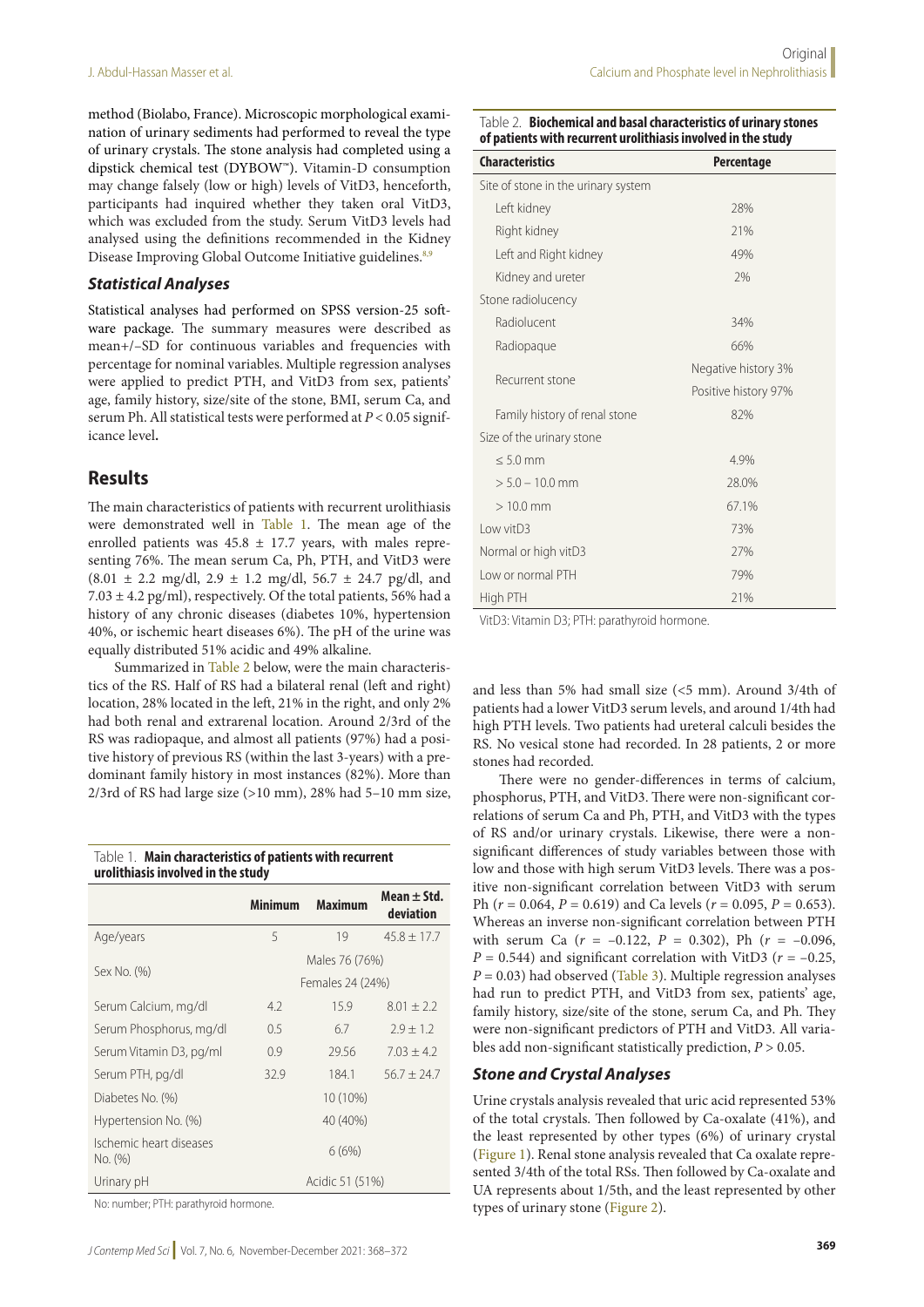#### Table 3. **Correlation of vitamin D3, Parathyroid Hormone, Serum Calcium and Phosphorus in patients with recurrent urolithiasis involved in the study**

|           |                        | <b>Serum</b><br>Calcium | <b>Serum</b><br><b>Phosphorus</b> | <b>VitaminD</b> |
|-----------|------------------------|-------------------------|-----------------------------------|-----------------|
| Vitamin D | Pearson<br>correlation | 0.059                   | 0.064                             |                 |
|           | Significance           | 0.653                   | 0.619                             |                 |
| PTH       | Pearson<br>correlation | $-0.122$                | $-0.069$                          | $-0.25$         |
|           | Significance           | 0.302                   | 0.544                             | 0.03            |



Fig. 1 **Pie chart counts & percentage of urinary crystal.**



Fig. 2 **Pie chart distribution of stone types among patients with renal stone.**

# **Discussion**

Urolithiasis is the 3rd common urinary disorder after prostatic diseases and urinary infections. Around 80–85% of RS are made up of calcium.<sup>7</sup> The commonest type of urolithiasis is Ca-oxalate, then mixed Ca-oxalate/phosphate, struvite, uric acid, Ca-phosphate, and cysteine RS.<del>?</del> However, blood alterations in Ca, Ph, PTH, and VitD3 metabolism have not been

hitherto studied in patients with recurrent RS in Babylon. This study revealed that patients with RS had lower levels of serum VitD3, which consistent to other researches that had exhibited VitD3 insufficiency and deficiency are common in patients with RS.<sup>2,9,10</sup> Although, all patients with RS had serum VitD3 fell within the reference range in another study.<sup>11</sup>

As a fat-soluble, VitD3 has multiple metabolic activities. It has a crucial role in the homeostasis of Ca and Ph, besides, has a vital role in the pathogenesis of RS. VitD3 regulate Ca-homeostasis by acting on three body organs which are kidney, intestine and bone.<sup>2</sup> The biochemical alterations disposing to lithogenesis are not always apparent and in many instances, the stones' type and the metabolic causes remain indefinite. In the existing study, a positive association (although nonsignificant) of VitD3 plasma levels with Ca and Ph had shown. In the same line, there was an obvious decrease of VitD3, in patients with RS, but with no much changes in Ca and Ph metabolism and bone metabolism between patients with RSs and healthy controls in another study.12 Added, in a survey including 160 RS vis 217 controls, Netelenbos et al.,<sup>13</sup> have showed a non-significant differences in serum VitD3 levels. Hence, it seems that high VitD3 values, by inducing hypercalcemia followed by hypercalciuria, may contribute to lithogenesis in some patients.14 The VitD3 is a powerful stimulus of intestinal Ca-absorption in recurrent stone formers has been stressed by many authors. In addition, owing to it has renal and bone action, further elevates serum Ca-levels.<sup>7</sup> Furthermore, due to enhanced intestinal Ca-absorption, might reduce the intestinal binding of Ca to oxalate that in turn, encourages much oxalate absorption, thereby induce the exacerbation of hyperoxaluria.<sup>15,16</sup>

The locations and sites of the stone in our work are consistent with other reports from Turkey and Iran, nonetheless the frequency of two-sided, presence of several RS and the size of RS were varied.14,17 In the current study, no bladder calculi had noticed similar to the Iranian report.<sup>12</sup> Similar to our outcomes, no correlation of the study variables with size of the RS, had noticed by Yun S. et al.<sup>18</sup> Gender is also a recognized risk factor for lithogenesis. Unlike our study, there have been a few epidemiological studies that comment upon gender differences in terms of Ca, Ph, PTH, and VitD3 differences among patients with RS.<sup>19</sup> However, based on a meta-analysis of 20 casecontrol types of research only 2-works could be divided into subtypes based on sex, unsatisfactory to create a reliable link. Thus, gender subgroups should be focused on future studies.<sup>19</sup>

History of RS was strongly positive in of the first/second degree relatives in the present study that is consistent with what had reported by the Iranian study of the infants with  $RS<sub>14</sub>$ though other studies had shown less rates $9,16$  of genetic factors.<sup>14</sup> Several meta-analyses have shown different genes responsible for inherited lithogenicity. However, some genetic loci seem to share a minor role to RS like single nucleotide polymorphisms in osteopontin and vitamin D receptor genes and others.20–22

The recurrence of the stones in about 26% of the patients which less than the recurrence of other studies, which was  $(35-50%)$  of the patients.<sup>16,23</sup> Most of the patients with renal stone (80%) were drinking many soft drinks frequently which containing oxalate that increasing the risk of formation of renal stone.23 The explanation of the relationship between VitD3 and PTH is multifaceted.<sup>9,24</sup> There was a negative correlation between the PTH and VitD3 concentrations in the sera of our patients. This is concordant to the outcomes of other reports that revealed a negative correlation between the levels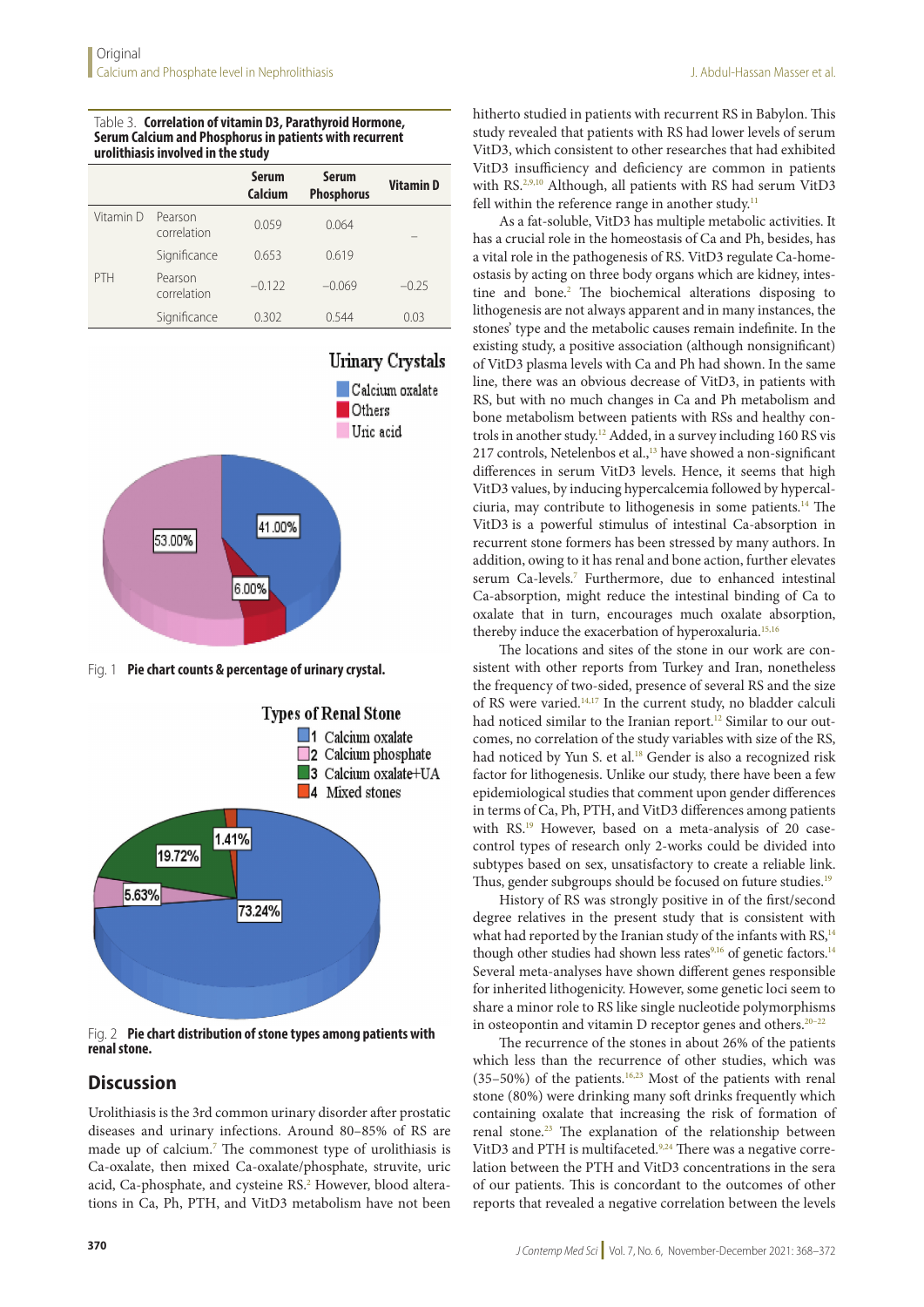of PTH and VitD3.<sup>2,10</sup> Likewise, two prior researchers have displayed a strong association between PTH and VitD3 in patients with primary hyperparathyroidism.<sup>25,26</sup> However, no significant relations had observed in a study conducted earlier among infants $14$  and adults.<sup>7,18</sup>

Though still debated, prior reports from tertiary referral centers verified VitD3 insufficiency induce hypocalcemia that, in-turn, increase PTH release or "secondary hyperparathyroidism''. Higher levels of PTH in-turn elevate blood Ca. Regardless of raised Ca-reabsorption by the kidney, hypercalciuria is eventual result that place all patients at an higher risk of RS.2,27 Worth mentioning, in the existing study there is an alteration in PTH, VitD3, and Ca normal levels. The lack of inhibition of PTH levels by elevated VitD3 and Ca values in RS patients suggests a subtle variations of the parathyroid gland to inhibitory signals.<sup>28</sup> A current genome wide-associationreports have caught up about 6-loci in the regulation of serum Ca that might explain this phenomenon.<sup>29</sup>

In the current work, there was a positive non-significant association between VitD3 levels with levels of Ca and Ph in the blood, which is compatible with the previous studies.<sup>2,18</sup> While, a negative association of serum Ca with VitD3 had reported by a scholar.28 On the other hand, no correlation observed between the level of serum VitD3 with Ca by another scholar.<sup>10</sup>

In contrast, in this work, there were negative correlations among serum PTH levels with Ca, Ph, and VitD3, consistent with prior study from the USA.28 There was no correlation between PTH and Ph levels in a study published at 2017,<sup>2</sup> and a negative associations between serum Ca and PTH by study approved by "Mayo Clinic Institutional Review Board'' at 2015.28 In a cohort of RS subjects, high normal blood Ca and low normal PTH values had documented.<sup>28</sup>

Renal stone analysis revealed that Ca-oxalate represented 3/4th of the total RSs. Likewise, urine crystals analysis revealed that uric acid represented 53% followed by Ca-oxalate (41%). The same results almost reported by several studies from Turkey, Spain and Italy.<sup>30–32</sup> Studies recommended that the frequency of monogenic RS in patients attending urologists is about 15%. For subjects without a monogenic origin of RS, the heritability of RS and hypercalciuria is >45% and >50%, individually.<sup>33</sup> These results are not away from our outcomes.

Hyperoxaluria is a hereditary disorder that is presented with high oxalate production with excess urinary oxalate, and a higher risk of calcium oxalate RS. Primary hyperoxaluria have three types: type-1, is the most severe, due to enzymemutation of "alanine-glyoxylate and serine-pyruvate aminotransferase''; type-2, due to enzyme-mutation of "glyoxylate and hydroxy-pyruvate reductase'', which is slowly progressed to ESRD; and type-3, due to enzyme-mutation in "4-hydroxy-2-oxoglutarate aldolase-1'', is least expected to progress to ESRD.34 On another side, hereditary hyperuricosuria due to a defect of the enzyme ''hypoxanthine-guanine phosphoribosyltransferase", and overactivity of "phosphoribosyl pyrophosphate synthase".<sup>35</sup> Finally, renal phosphate wasting and hypophosphatemia caused by inhibited ''fibroblast growth factor-23 (FGF23)'', a hormone that adjusts phosphate homeostasis and enhances VitD3 breakdown. Lower FGF23 levels and hypophosphatemia inhibit ''CYP24A1-expression'' and then enhance sensitivity to VitD3. Thus, vitamin D supplement in such subjects results in hypercalcemia and higher risk of RS and should be used with caution.<sup>36</sup> Transforming growth factor-beta (TGFβ) is released from different cells including fibroblasts, macrophages, platelets and has multicellular impact. TGF $\beta$  essentially, belongs to TGF $\beta$ -superfamily.<sup>37-39</sup> Currently, the researchers have exposed a specific role of TGFβ in the process of nephrolithiasis, as well it had reported that therapy with "anti-TGFβ-IgG antibody'' prevents calcium oxalate-crystallization and interstitial fibrosis in nephrocalcinosis- associated CKD.<sup>40</sup>

 We think that the environmental factors contributing a crucial role in etiopathology of RS. Several factors affect subjects' susceptibility for RS including food intake,<sup>41</sup> individual renal GFR,<sup>18</sup> genetic constitution,<sup>29,34-36,42</sup> sunlight exposure,<sup>17,18</sup> latitude and seasons of the year.<sup>23,24</sup>

Further systematic investigations are desired to better realize and illustrate the exact biochemical interrelationships of Ca, Ph, PTH, and VitD3, both in the blood and urine principally respecting the metabolic, renal and skeletal disease. As well, little data are available with concerning other consequences of VitD3 insufficiency or normalization in a patient with RS.

# **Conclusions**

There was a positive non-significant correlation between VitD3 with serum P and Ca. There was an inverse nonsignificant correlation between PTH with serum Ca and VitD3. Serum Ca, and Ph were non-significant predictors of and renal stones and/or urinary crystals.

Our study had conducted on a restricted number of patients. We recommend investigating Ca, P, oxalate, and uric acid values of urine in the upcoming analogous works. Second, biochemical analyses from a control individual had not obtained to perceive alterations or likenesses between the two groups. Thirdly, our outcomes had gained from a single center and perhaps could not been generalized. Finally, our conclusions should be interpreted vigilantly as the study not covering all seasons with various exposing periods of sunlight.

# **Authors' Contribution**

Jawad, Mazin, and Hayder read, revised, analyzed, and approved the final manuscript, other authors take a part in the data and samples collection.

# **Acknowledgments**

We thank the Iraqi ministry of higher education and the University of Babylon for facilities needed to carry out this study. This work was personally funded by authors.

# **Conflicts of Interest Disclosure**

The authors declare they have no conflict of interest.

# **Funding**

Self-funded.

# **Ethical Approval**

The research related to human use has been complied with all the relevant national regulations, institutional policies and in accordance the tenets of the Helsinki Declaration.